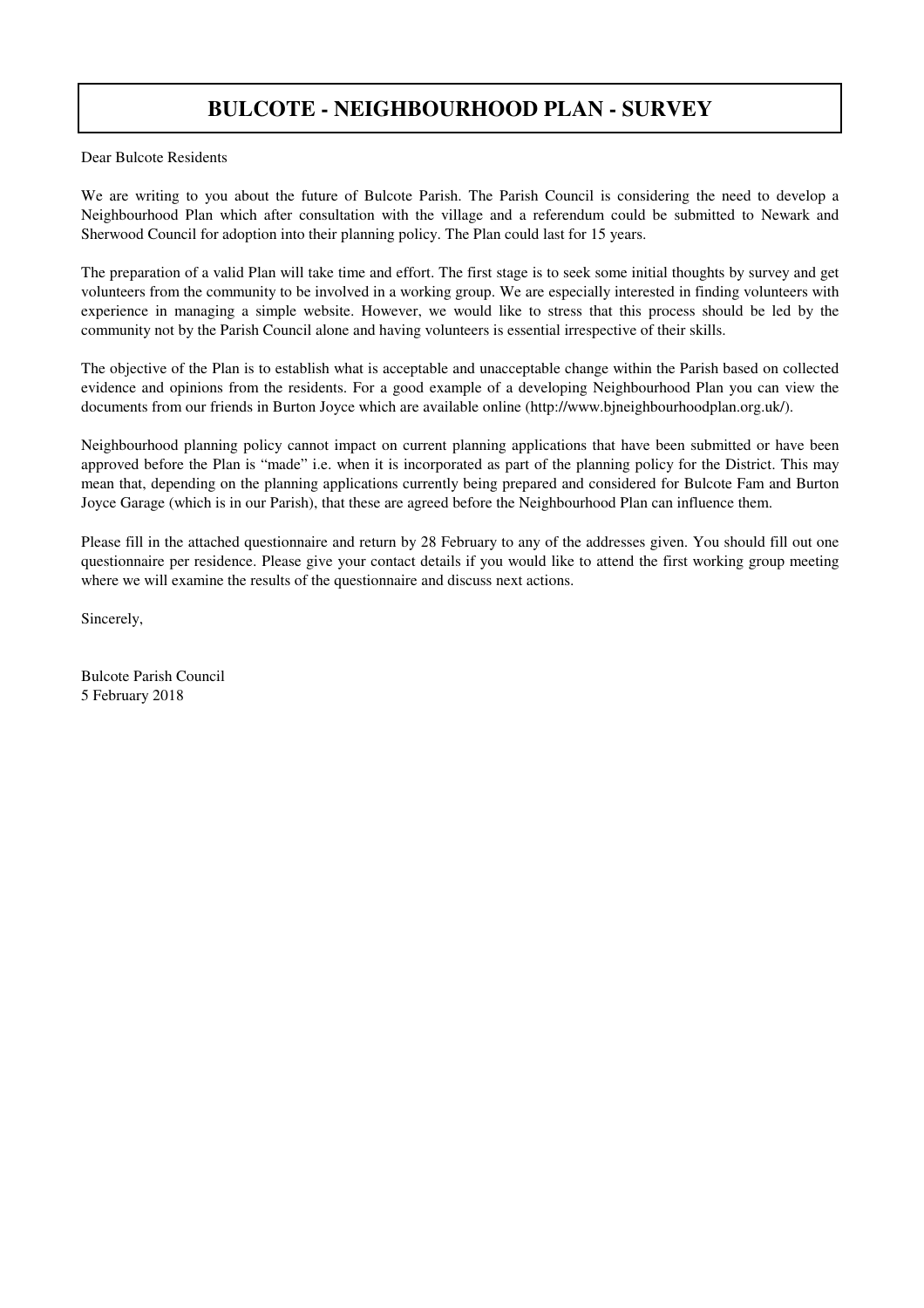## **BULCOTE - NEIGHBOURHOOD PLAN - SURVEY**

| Q <sub>1</sub>             | Village Character - What do you like about living in Bulcote (tick one on every row)? |  |           |  |                  |  |
|----------------------------|---------------------------------------------------------------------------------------|--|-----------|--|------------------|--|
|                            | 1 Not important                                                                       |  | 3 Neutral |  | 5 Very important |  |
| Always lived here          |                                                                                       |  |           |  |                  |  |
| Close to Burton Joyce      |                                                                                       |  |           |  |                  |  |
| Close to family            |                                                                                       |  |           |  |                  |  |
| Close to friends           |                                                                                       |  |           |  |                  |  |
| Close to work              |                                                                                       |  |           |  |                  |  |
| Community spirit           |                                                                                       |  |           |  |                  |  |
| Easy access to countryside |                                                                                       |  |           |  |                  |  |
| Good local shools          |                                                                                       |  |           |  |                  |  |
| Public transport links     |                                                                                       |  |           |  |                  |  |
| Rural atmosphere           |                                                                                       |  |           |  |                  |  |
| Size of Bulcote            |                                                                                       |  |           |  |                  |  |
| <b>Views</b>               |                                                                                       |  |           |  |                  |  |
| Village activities         |                                                                                       |  |           |  |                  |  |

| $\overline{Q2}$                  |                 | Village Character - What is important to the future of Bulcote (tick one on every row)? |           |  |                  |  |  |  |
|----------------------------------|-----------------|-----------------------------------------------------------------------------------------|-----------|--|------------------|--|--|--|
|                                  | 1 Not important |                                                                                         | 3 Neutral |  | 5 Very important |  |  |  |
| Enhance safe pedestrian routes   |                 |                                                                                         |           |  |                  |  |  |  |
| Improve community facilities     |                 |                                                                                         |           |  |                  |  |  |  |
| Protecting the Conservation area |                 |                                                                                         |           |  |                  |  |  |  |
| Manage the impact of new         |                 |                                                                                         |           |  |                  |  |  |  |
| housing on village character     |                 |                                                                                         |           |  |                  |  |  |  |
| Retain and enhance community     |                 |                                                                                         |           |  |                  |  |  |  |
| spirit                           |                 |                                                                                         |           |  |                  |  |  |  |
| Retain and enhance its rural     |                 |                                                                                         |           |  |                  |  |  |  |
| character                        |                 |                                                                                         |           |  |                  |  |  |  |
| Retain safe traffic flow         |                 |                                                                                         |           |  |                  |  |  |  |
| Retain the Green Belt            |                 |                                                                                         |           |  |                  |  |  |  |

**Q3**

**Housing availability - has anyone previously in your household chosen to move away from Bulcote due to the lack of suitable housing (please circle)?**

Yes No

Yes No **Housing availability - does anyone living with you need suitable local housing (please circle)? Q4**

| <b>O5</b> | If the answer to O3 or O4 is Yes is this because (please circle): |       |                   |            |               |
|-----------|-------------------------------------------------------------------|-------|-------------------|------------|---------------|
|           | Housing too large Housing is too                                  |       | Lack of sheltered | No housing | Too expensive |
|           |                                                                   | small | housing           | available  |               |

| O <sub>6</sub>                     | Future development - types of acceptable future development in Bulcote (tick one on every |   |           |   |                       |  |
|------------------------------------|-------------------------------------------------------------------------------------------|---|-----------|---|-----------------------|--|
|                                    | row)                                                                                      |   |           |   |                       |  |
|                                    | <b>1 Last Choice</b>                                                                      | 2 | 3 Neutral | 4 | <b>5 First Choice</b> |  |
| Infill between existing properties |                                                                                           |   |           |   |                       |  |
| (1 or 2 units)                     |                                                                                           |   |           |   |                       |  |
| Medium scale developments (6 to    |                                                                                           |   |           |   |                       |  |
| 15 units)                          |                                                                                           |   |           |   |                       |  |
| Reuse of Bulcote Farm Buildings    |                                                                                           |   |           |   |                       |  |
| Reuse of Burton Joyce garage site  |                                                                                           |   |           |   |                       |  |
| (this is within Bulcote Parish)    |                                                                                           |   |           |   |                       |  |
| Small scale developments $(< 5$    |                                                                                           |   |           |   |                       |  |
| units)                             |                                                                                           |   |           |   |                       |  |
| There should be no development     |                                                                                           |   |           |   |                       |  |
| in Bulcote                         |                                                                                           |   |           |   |                       |  |
| Use of greenfield sites            |                                                                                           |   |           |   |                       |  |

| Q7                                  |                      | Future housing type - preferred types of housing development (tick one on every row) |           |  |                       |  |  |
|-------------------------------------|----------------------|--------------------------------------------------------------------------------------|-----------|--|-----------------------|--|--|
|                                     | <b>1 Last Choice</b> |                                                                                      | 3 Neutral |  | <b>5 First Choice</b> |  |  |
| 2 bed homes suitable for starters / |                      |                                                                                      |           |  |                       |  |  |
| downsizers                          |                      |                                                                                      |           |  |                       |  |  |
| Affordable homes                    |                      |                                                                                      |           |  |                       |  |  |
| <b>Bungalows</b>                    |                      |                                                                                      |           |  |                       |  |  |
| Care homes                          |                      |                                                                                      |           |  |                       |  |  |
| Family homes 2 or 3 bed             |                      |                                                                                      |           |  |                       |  |  |
| Family homes 4 or 5 bed             |                      |                                                                                      |           |  |                       |  |  |
| Flats / apartments                  |                      |                                                                                      |           |  |                       |  |  |
| Housing association homes           |                      |                                                                                      |           |  |                       |  |  |
| Sheltered housing                   |                      |                                                                                      |           |  |                       |  |  |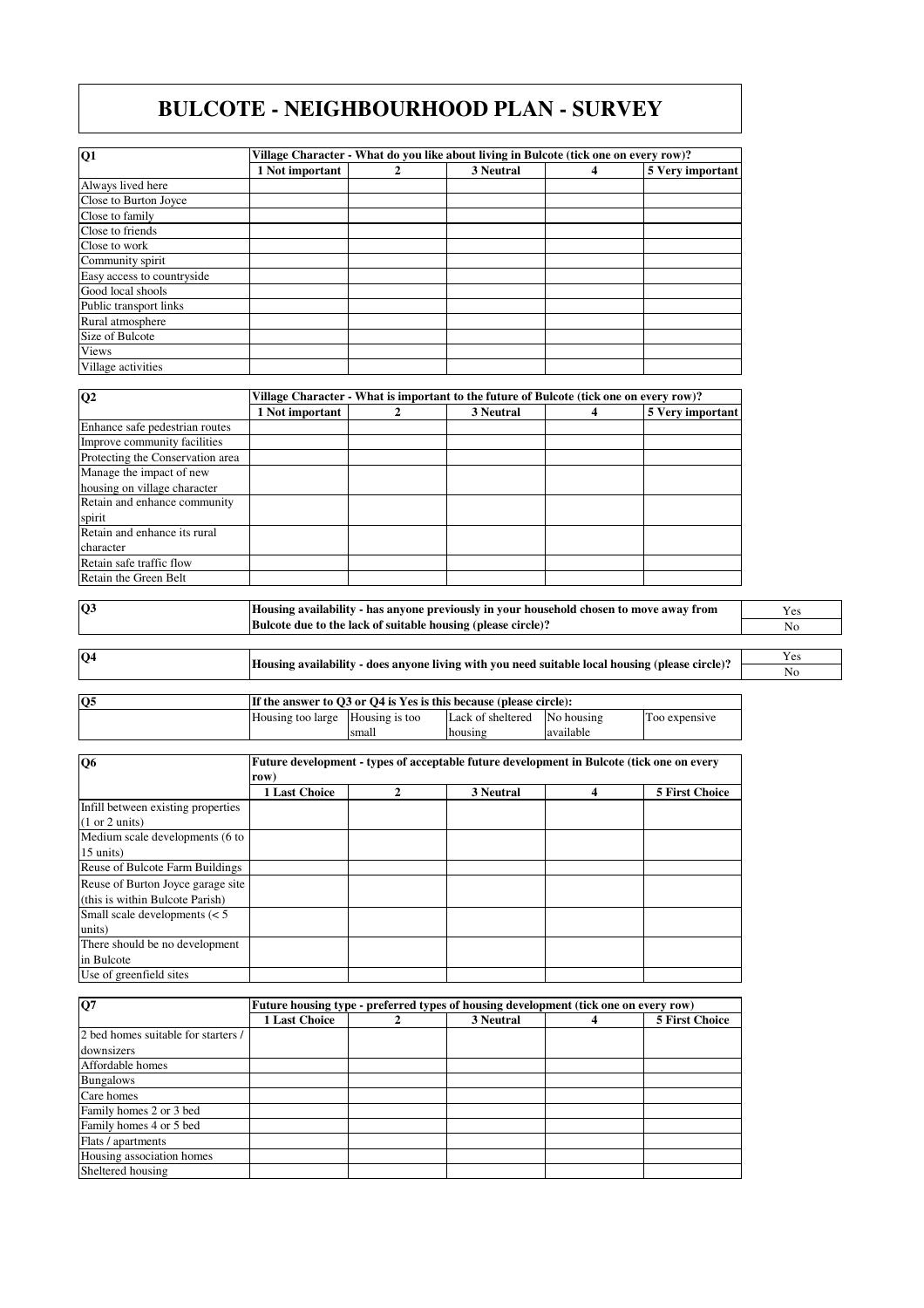| Q8                             | Commerical opportunities - types of business in Bulcote you could find acceptable (tick one on<br>every row) |  |           |  |                       |  |
|--------------------------------|--------------------------------------------------------------------------------------------------------------|--|-----------|--|-----------------------|--|
|                                | 1 Last Choice                                                                                                |  | 3 Neutral |  | <b>5 First Choice</b> |  |
| A village shop                 |                                                                                                              |  |           |  |                       |  |
| Café or tea room               |                                                                                                              |  |           |  |                       |  |
| Pub                            |                                                                                                              |  |           |  |                       |  |
| Restaurant                     |                                                                                                              |  |           |  |                       |  |
| Small scale industry including |                                                                                                              |  |           |  |                       |  |
| small offices                  |                                                                                                              |  |           |  |                       |  |

| Q <sub>9</sub>                    | Transport issues that concern you (tick one on every row) |  |           |   |                  |  |
|-----------------------------------|-----------------------------------------------------------|--|-----------|---|------------------|--|
|                                   | 1 Not important                                           |  | 3 Neutral | 4 | 5 Very important |  |
| Air quality                       |                                                           |  |           |   |                  |  |
| Lack of suitable pedestrian paths |                                                           |  |           |   |                  |  |
| Leaving the village at the        |                                                           |  |           |   |                  |  |
| junctions of the A612             |                                                           |  |           |   |                  |  |
| No bus through the village        |                                                           |  |           |   |                  |  |
| Number of HGV and farm            |                                                           |  |           |   |                  |  |
| vehicles                          |                                                           |  |           |   |                  |  |
| Parking on pavements              |                                                           |  |           |   |                  |  |
| Safety at the level crossing      |                                                           |  |           |   |                  |  |
| Speed of traffic in the village   |                                                           |  |           |   |                  |  |
| State of roads                    |                                                           |  |           |   |                  |  |
| Traffic volumes at peak times     |                                                           |  |           |   |                  |  |

| $\overline{Q10}$                                                                 | <b>Transport - choices</b> |      |             |            |       |       |
|----------------------------------------------------------------------------------|----------------------------|------|-------------|------------|-------|-------|
| How many vehicles in your<br>household (circle)                                  |                            |      |             |            |       | 5+    |
| What are your principle forms of<br>transport (circle)                           | Car                        | Walk | Motor cycle | <b>Bus</b> | Cycle | Train |
| If the bus passsed through the<br>village would you be more likley<br>to use it? |                            | Yes  |             |            | No    |       |

| <b>O11</b>              | row             | Transport - what is most likley to encourage you to use public transport? (tick one on every |           |  |                  |  |  |
|-------------------------|-----------------|----------------------------------------------------------------------------------------------|-----------|--|------------------|--|--|
|                         | 1 Not important |                                                                                              | 3 Neutral |  | 5 Very important |  |  |
| A shelter at bus stop   |                 |                                                                                              |           |  |                  |  |  |
| Bus stop within Bulcote |                 |                                                                                              |           |  |                  |  |  |
| Improved frequency      |                 |                                                                                              |           |  |                  |  |  |
| Improved route choice   |                 |                                                                                              |           |  |                  |  |  |
| Overall convenience     |                 |                                                                                              |           |  |                  |  |  |
| Reduced cost            |                 |                                                                                              |           |  |                  |  |  |

| <b>Q12</b>                            | Community facilities you use - in Bulcote (B) and Burton Joyce (BJ) (tick<br>one on every row) | Choose one only<br>that you would |                        |              |                                  |
|---------------------------------------|------------------------------------------------------------------------------------------------|-----------------------------------|------------------------|--------------|----------------------------------|
|                                       | Once a week                                                                                    | Once a month                      | A few times a<br>vears | <b>Never</b> | like to see in<br><b>Bulcote</b> |
| Café (BJ)                             |                                                                                                |                                   |                        |              |                                  |
| Church (B and BJ)                     |                                                                                                |                                   |                        |              |                                  |
| Dentist (BJ)                          |                                                                                                |                                   |                        |              |                                  |
| Doctors (BJ)                          |                                                                                                |                                   |                        |              |                                  |
| Library (BJ)                          |                                                                                                |                                   |                        |              |                                  |
| Pharmacy (BJ)                         |                                                                                                |                                   |                        |              |                                  |
| Post Office (BJ)                      |                                                                                                |                                   |                        |              |                                  |
| Pubs $(BJ)$                           |                                                                                                |                                   |                        |              |                                  |
| Shops $(BJ)$                          |                                                                                                |                                   |                        |              |                                  |
| Social Club events (B)                |                                                                                                |                                   |                        |              |                                  |
| Sports and recreation grounds<br>(BJ) |                                                                                                |                                   |                        |              |                                  |